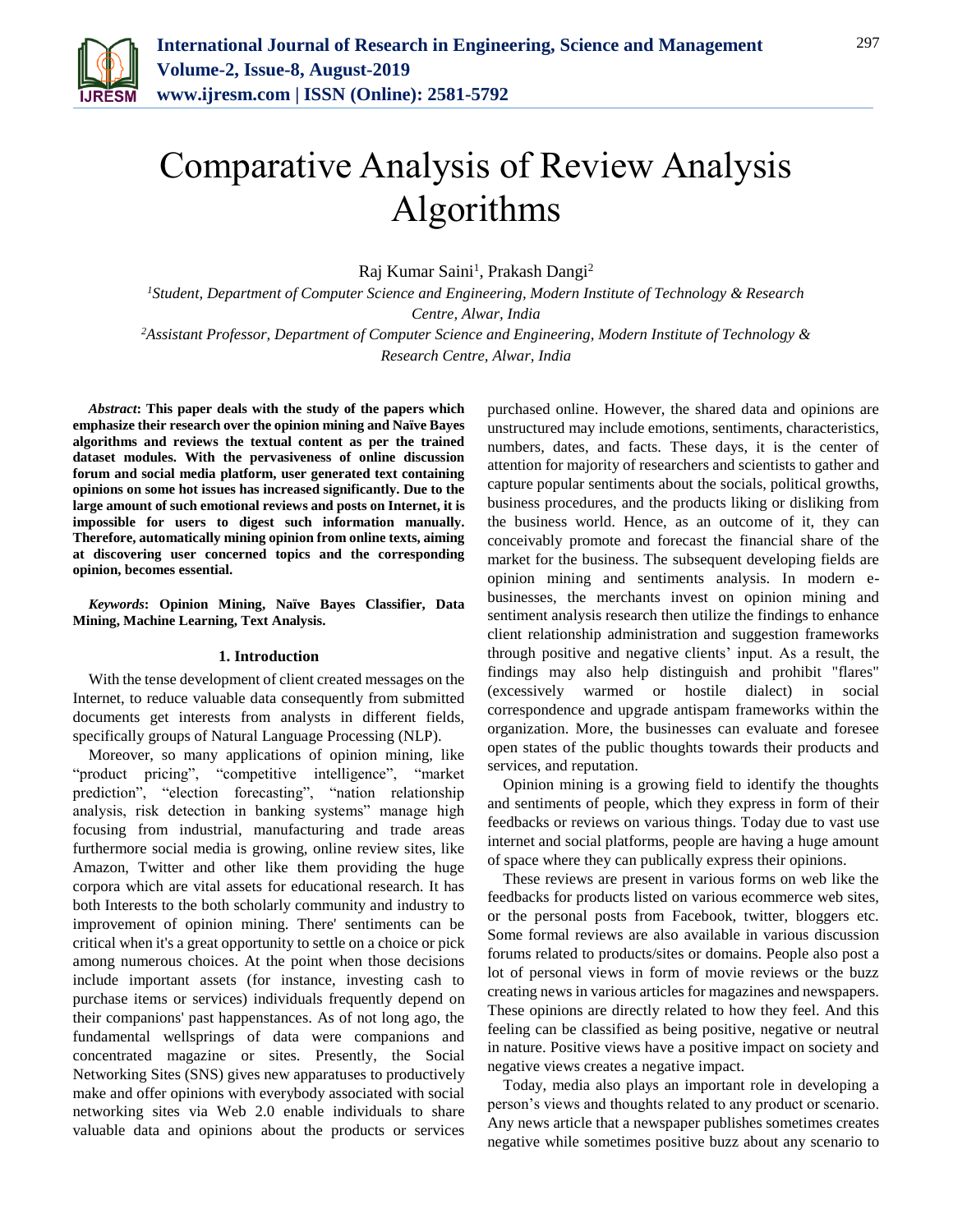

common public. This buzz directly impacts the society on a large scale.

#### **2. Literature survey**

In association rule mining, the problem with the algorithm is that, the algorithm does not consider the position of the words in the sentence. Pruning is used in this technique to remove or cut off the aspects with high frequency, compactness and redundancy. Only limitation of this technique is that the aspects found out by the mining algorithm may or may not be aspects of the product. The pruning rules cannot eliminate these false aspects. Mir, et. al. [1] presents an effective model for aspect based opinion mining which satisfies most of the crucial factors for effective opinion mining. It basically has four main phases which are Preprocessing Phase, Feature Extraction and Opinion Word Phase, Sentiment Analysis Phase and finally Result Summarization Phase. This proposed model is yet to validate its efficiency in real world datasets.

Cernian, et. al. [2] came up with a semantic approach for sentiment analysis, which uses the SentiWordNet lexical resource. SentiWordNet, a public lexical resource mainly designed for opinion mining and sentiment analysis. Three types of scores to each word is assigned by the same: positivity, negativity and objectivity. The experimental results proved a 61% average rate of success for a set of 300 product reviews from Amazon website. H. Xu, et. al. [3] proposed a method which uses explicit topic mining model to detect implicit aspects. Support vector machine classifier has been used in this model to identify implicit aspects. The problem with this model was that this method could be implemented in small dataset. The model was neither domain adaptable nor language.

Moghaddam. S, et. al. [4] proposed a method which answers the questions about products or items from reviews of customers/users. The Pattern Matching technique has been used for aspect detection and Naive Bayes, SVM & KNN algorithms are used for polarity detection. Because of some limitations of the POS tagger Q-type detection and target product extraction this proposed method has given lower correct percentage. Jingbo Zhu, et. al. [5] proposed an approach which does not include the traditional survey questionnaires and evaluates the customer's opinion from customer's reviews. The Bootstrapping-based ART learning algorithm has been used on unlabeled dataset for identification of aspects for sentiment analysis. The proposed algorithm does not work on multi-aspect sub sentences. Asghar, et. al. [6] proposed a method which extracts aspects from the user reviews by using semi-supervised technique. The mining technique that has been used is SAS Model (seeded aspect and sentiment model) and the second mining technique is ME-SAS Model (Maximum-Entropy). This technique is not fully intelligent in detecting aspects from the reviews and then grouping the related/similar terms into a single category. It requires help from the customer/ user who types the review online for initial seed. Chinsha, T. and S. Joseph [7] proposed an approach which uses a syntactic

approach for aspect based opinion mining. This opinion mining approach focusses on syntactic dependency, average score of opinion words, SentiWordNet as well as aspect table. This model ignores the issue of multi aspect, implicit aspect, comparative sentences etc. The dataset they used is very small and is not applicable for large datasets.

In [8], authors anticipated aspect based opinion mining using support vector machine classifier Hu and Liu [9, 10] presented a new technique that performs extraction and summarization of customer reviews by using association rules based on an apriori algorithm. Carenini et al. in [11] required improving the aspect extraction of prior designs using output from Hu and Liu's [10] model as input to their system to confine knowledge from customer reviews.

Wu et al. in [12] proposed a novel approach to classify noun and verb phrases as aspect/features and opinion expressions, and relationship between them. In [13], Qi and Chen proposed a discriminative model by using linear-chain conditional random files to mine opinions. Outcome of this model adjourn improvements in recall and precision compared to new methods proposed by Turney [14] and Jin et al.



Fig. 1. Proposed architecture for opinion mining

The architecture of the proposed opinion mining method [15] is given in the Figure 1. The model is very secure and has no chances of data leakage where product opinion and rating is autonomous. There by the logs of the reviewed products and their review ratings are stored and cannot be altered in the near future.

#### **3. Conclusion**

The above studied papers has the combination of the opinion mining and the sentiment analysis as well. The studies from the past shows that the opinion mining requires the concept of Machine Learning to blend to obtain the best of the results and to ensure the reliability of the concept to be fair enough.

## **References**

- [1] J. Mir and M. Usman, "An effective model for aspect based opinion mining for social reviews," in Digital Information Management (ICDIM), 2015 Tenth International Conference on, pp. 49-56. IEEE 2015.
- [2] A. Cernian, V. Sgarciu, and B. Martin, "Sentiment analysis from product reviews using SentiWordNet as lexical resource," in Electronics,